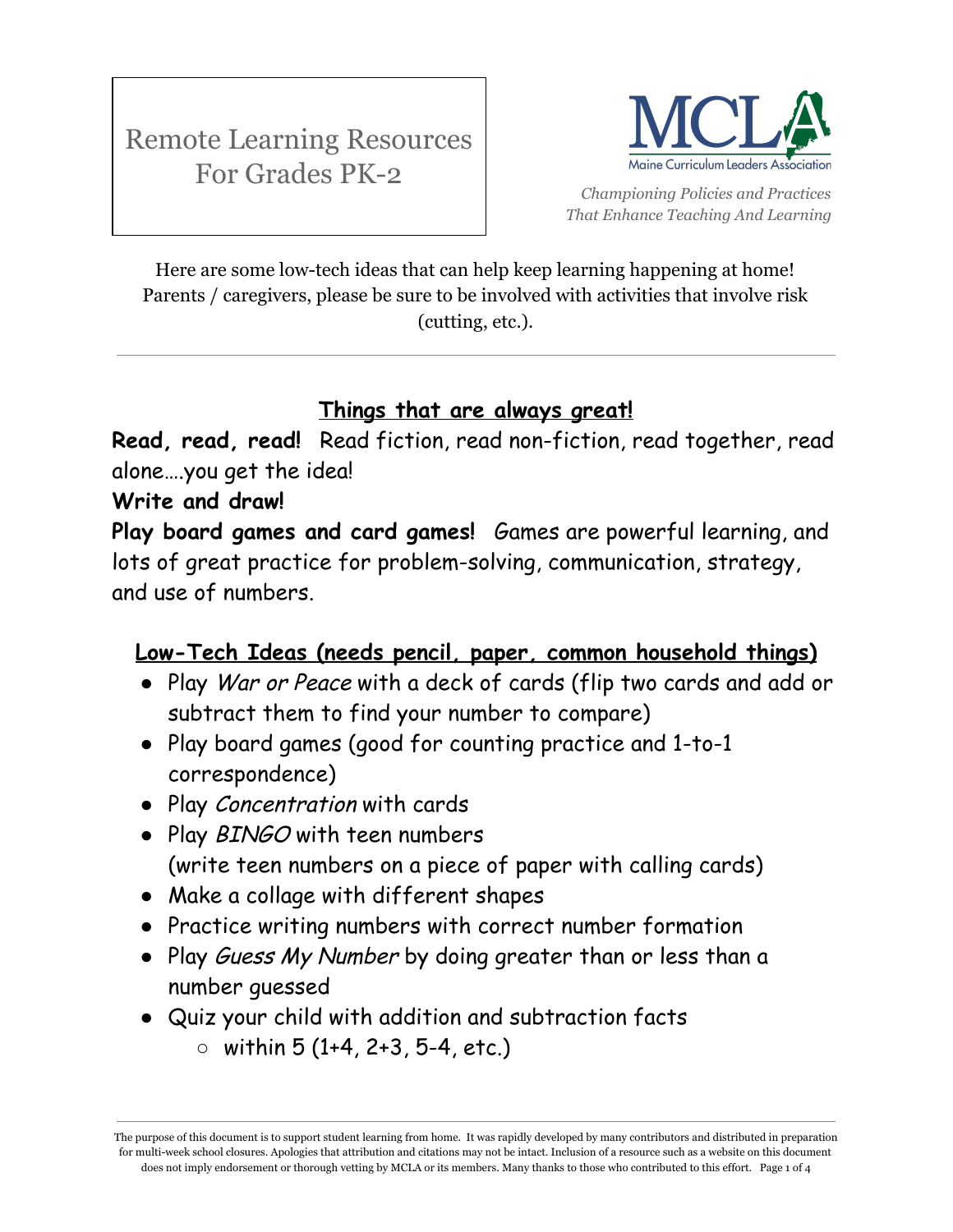

*Championing Policies and Practices That Enhance Teaching And Learning*

- $\circ$  within 10 (1+9, 7+3, 8-4, etc.)
- Create an addition or subtraction book using items in your kitchen. For example, 5 spoons plus 5 forks equals 10 utensils. Draw a picture to go with your equation.
- Sort things by their attributes
- Create a counting/number book with items in your cupboard. For example, 1 box of cereal, 2 bags of chips, 3 cans of veggies, etc.
- Go outside and take a notebook. Draw and write about what you find!
- Write a personal narrative about that time school was closed and you had to do schoolwork at home!
- Read Read Read to your child!
- When you read to your child, ask questions like: Who are the characters? Where does the story take place? What happens in the beginning? Middle? End? What's the problem in the story? Solution? Does this book remind you of another book you've read?
- Write and draw your own book about your class, your family, your favorite things to do!
- Practice writing and reading 3-letter CVC words (consonant, vowel, consonant)
- Make lists of words with the same endings: -at words, -ug words, etc.
- Play Hangman (or play by building a snowman—guessing it before all parts are drawn on the snowman) with mystery CVC words or simple sentences
- Have your child read simple books to you!

The purpose of this document is to support student learning from home. It was rapidly developed by many contributors and distributed in preparation for multi-week school closures. Apologies that attribution and citations may not be intact. Inclusion of a resource such as a website on this document does not imply endorsement or thorough vetting by MCLA or its members. Many thanks to those who contributed to this effort. Page 2 of 4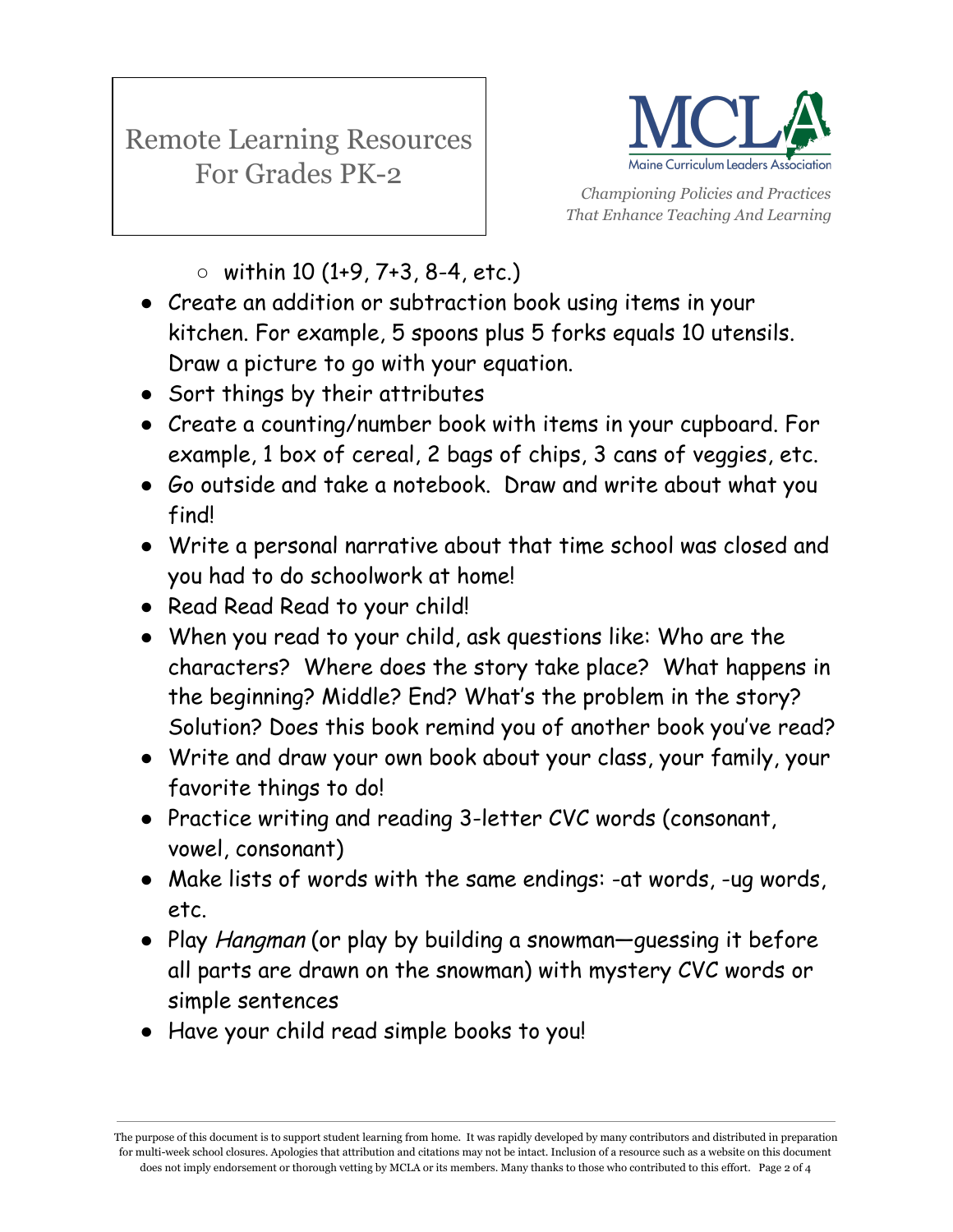

*Championing Policies and Practices That Enhance Teaching And Learning*

- Find sight words in your cupboards. Make a list and then graph the results - which did you see most often?
- Draw or write about what Maine will be like in 100 years. What will you do to make that happen?
- Create a junk sculpture using found materials, talk / draw / write about "trash to treasure"
- Create an image or write a creative description of Spring and the return of outdoor life.
- Make a shoebox diorama to illustrate a concept you learned or a scene from a book.
- Design your dream house!
- Draw a map of your favorite room in your house. Add all of the details that help make it your favorite room.
- Create your own homemade microscope
	- Materials: Plastic cup (clear cup is best, though not required), clear plastic wrap, pair of scissors, rubber band, water, something to look at
	- Assembly:
		- Cut a small hole into the side of the cup (big enough to accommodate your specimen),
		- Put plastic wrap over the open top of the cup and use rubber band to secure it (should be tight across the top, like a drum)
		- Pour a little water onto the plastic drum at the top of the cup. There should be enough so there is a small pool of water.

The purpose of this document is to support student learning from home. It was rapidly developed by many contributors and distributed in preparation for multi-week school closures. Apologies that attribution and citations may not be intact. Inclusion of a resource such as a website on this document does not imply endorsement or thorough vetting by MCLA or its members. Many thanks to those who contributed to this effort. Page 3 of 4